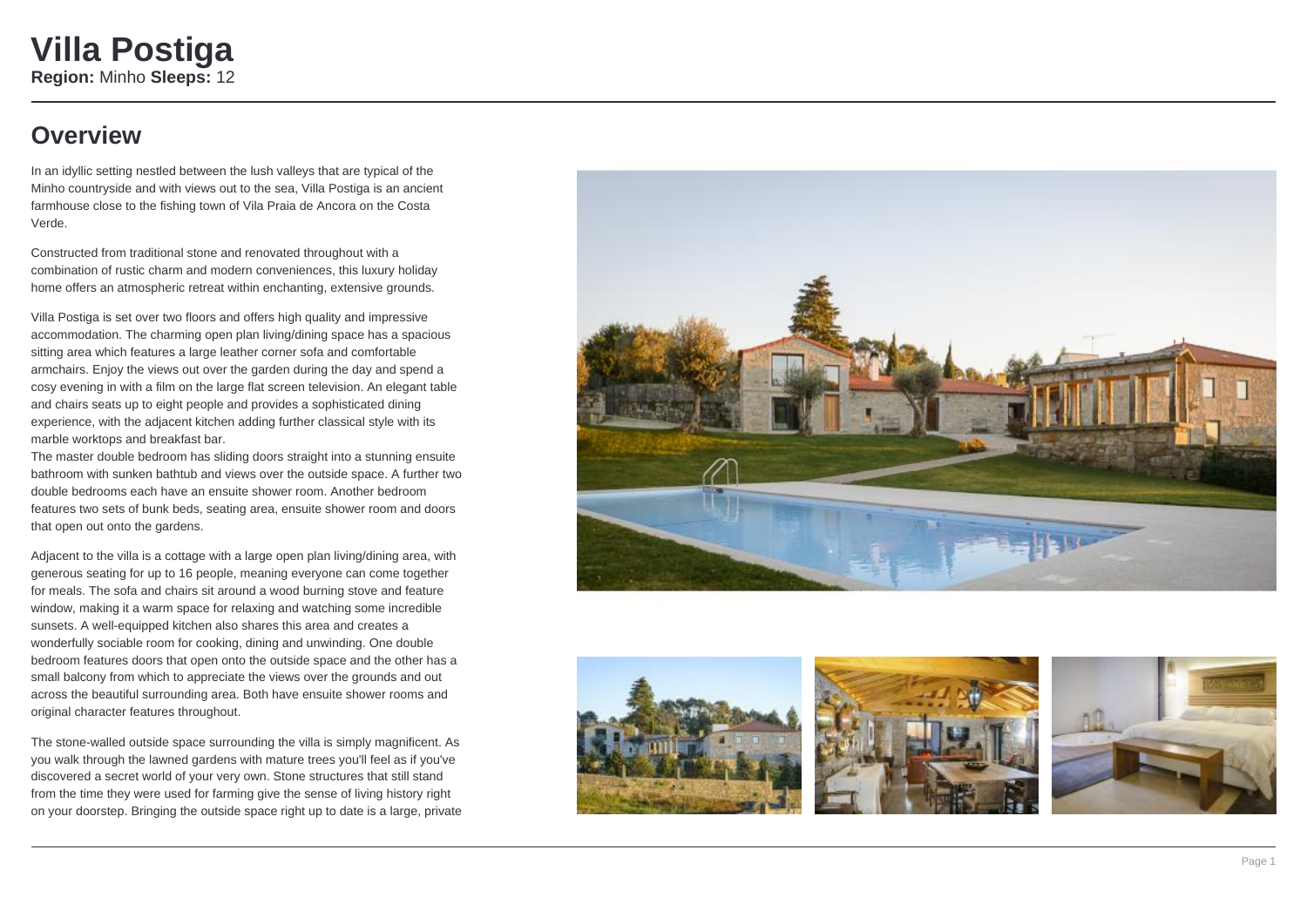swimming pool with terrace. Overlooking the pool is an area ideal for al fresco dining perfect for those warm summer evenings.

### **Facilities**

Modern • Great Value • Private Pool • Beach Nearby • Ideal for Kids • Wi-Fi/Internet • Walk to Village • Walk to Restaurant • <1hr to Airport • BBQ • All Bedrooms En-Suite • Satellite TV • DVD • Working Fireplace • Heating • Cot(s) • Watersports • Rural Location • Walking/Hiking Paths • Wine Tasting • Golf Nearby • Cycling • Fishing • Outstanding Landscapes • Outdoor Pursuit & Activities • Tourist Towns & Villages • Historical Sites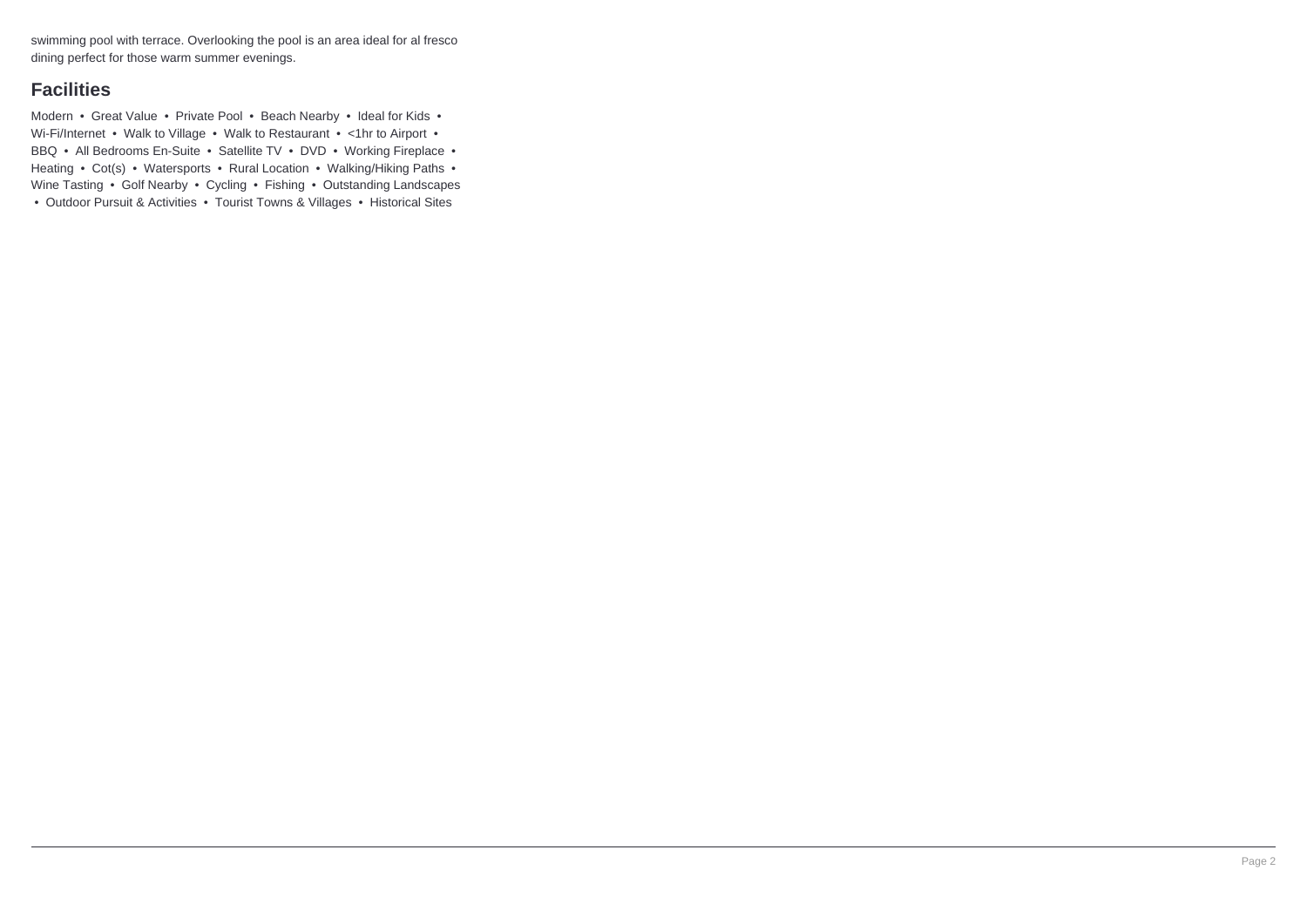## **Interior & Grounds**

#### **The Villa**

Villa Postiga is an impressive ancient and beautiful stone farmhouse. Commanding breath-taking views over the Minho Valley and the Atlantic Ocean. Once inside the house you are spoilt by the space and the luxury that surrounds you.

#### **Main House**

- Dining & living area
- Fully equipped kitchen
- Master double bedroom with en-suite
- Double bedrooms both with en-suites
- Large bedroom with two sets of "bunk beds"
- Communal shower room

#### **Cottage**

- Dining & living area
- Equipped kitchen
- Double bedrooms both with en-suites

#### **Exterior**

- Private swimming pool, with ladder access (10mx4m)
- Extensive stone walled gardens
- Outdoor seating & BBQ
- Parasols
- Private Parking
- Sun loungers







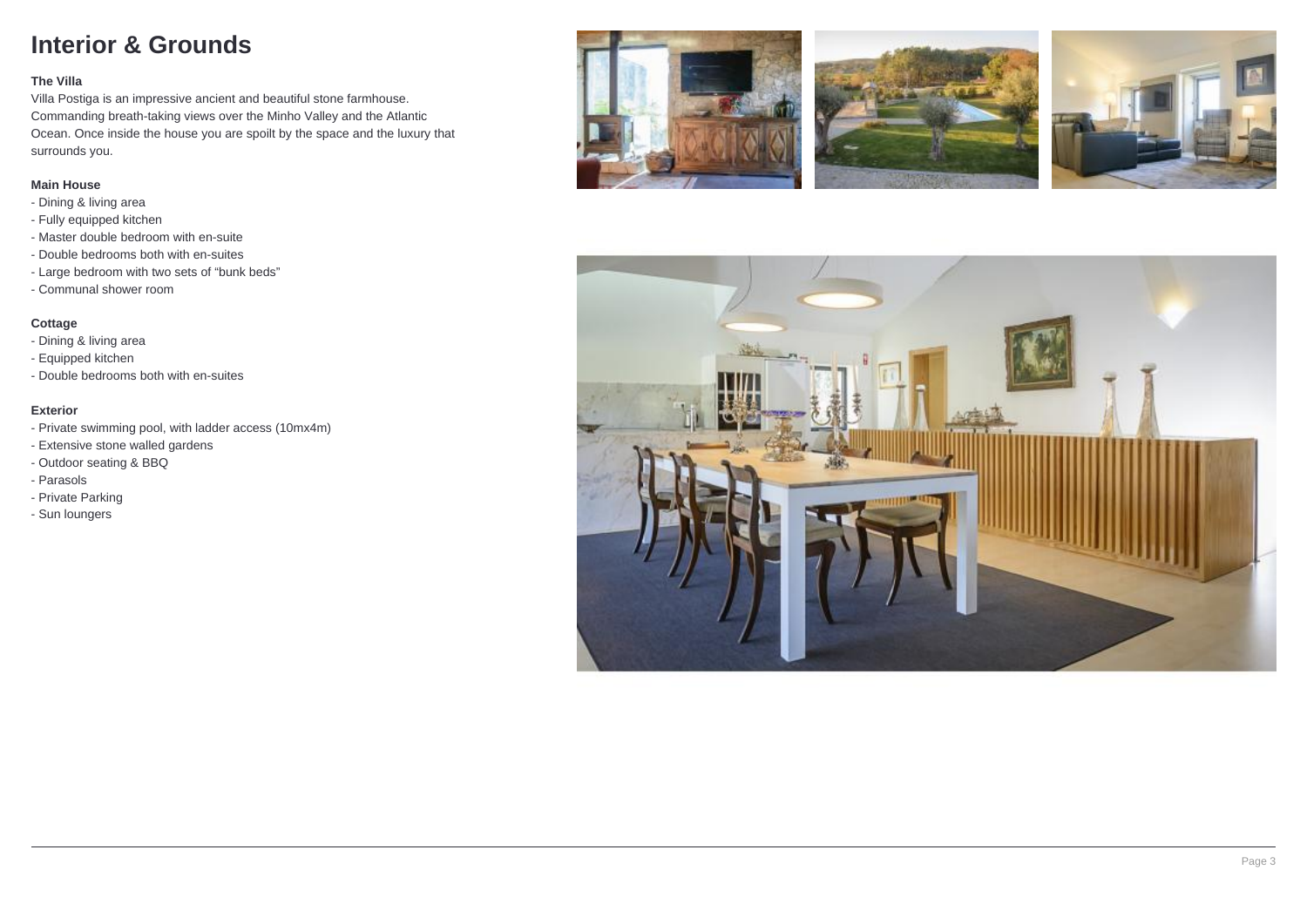## **Location & Local Information**

The villa enjoys a quiet, rural setting and so there are few amenties close by. You'll need a car to reach the nearest shop or minimarket. Country roads dotted with old buildings and places of worship are within walking distance and are a lovely way to get a feel for the culture and way of live in this beautiful part of northern Portugal.

Vila Praia de Ancora is a small resort town and just a short drive from the villa. It's the perfect place to spend a day on the sand before enjoying a glorious seafood lunch at one of the many beachfront restaurants. Walk into the town to pick up essentials or indulge in some retail therapy before heading back to the villa.

Around a 15-minute drive away is historical Caminha. This town is full of character, with its buildings that span many centuries and styles. Pass through an impressive clock tower that was once the medieval castle's keep and you'll find yourself in Caminha's main square, where many fine examples of architecture can be found. Pause at the 16th century fountain at the heart of the square and then soak up the atmosphere at a cafe terrace with a coffee and local pastry.

Porto is just under an hour away by car and is the second largest city in Portugal, as well as one of the oldest. Sitting along the Douro River, the walk from the riverbank into the city will take you down winding, cobbled streets that reveal beautiful houses, churches and squares. One of Porto's most famous attractions is the Livraria Lello. Built over a hundred years ago, this bookshop is more like a grand library with its floor-to-ceiling wooden bookshelves, sweeping red carpet staircase and stained-glass ceiling.

### **Local Amenities**

| <b>Nearest Airport</b>   | <b>Porto Airport</b><br>(82km)             |
|--------------------------|--------------------------------------------|
| <b>Nearest Town/City</b> | Caminha<br>(10km)                          |
| Nearest Village          | Vila Praia de Ancora<br>(1km)              |
| Nearest Restaurant       | Vila Praia de Ancora<br>(Walking distance) |
| Nearest Bar/Pub          | Vila Praia de Ancora<br>(Walking distance) |
|                          |                                            |





Google



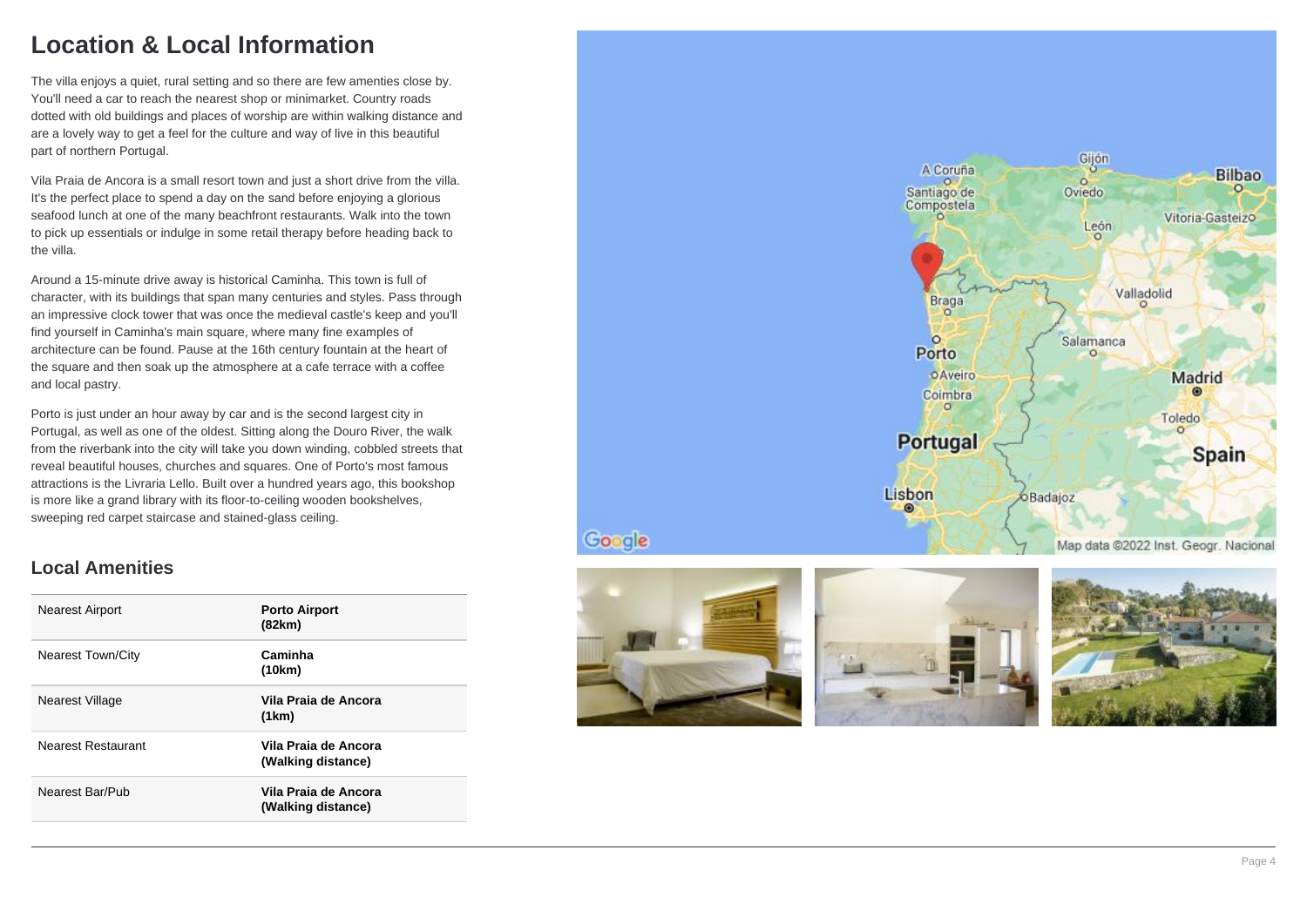| Nearest Supermarket | Praia de Ancora<br>(3km) |
|---------------------|--------------------------|
| Nearest Beach       | Praia de Ancora<br>(3km) |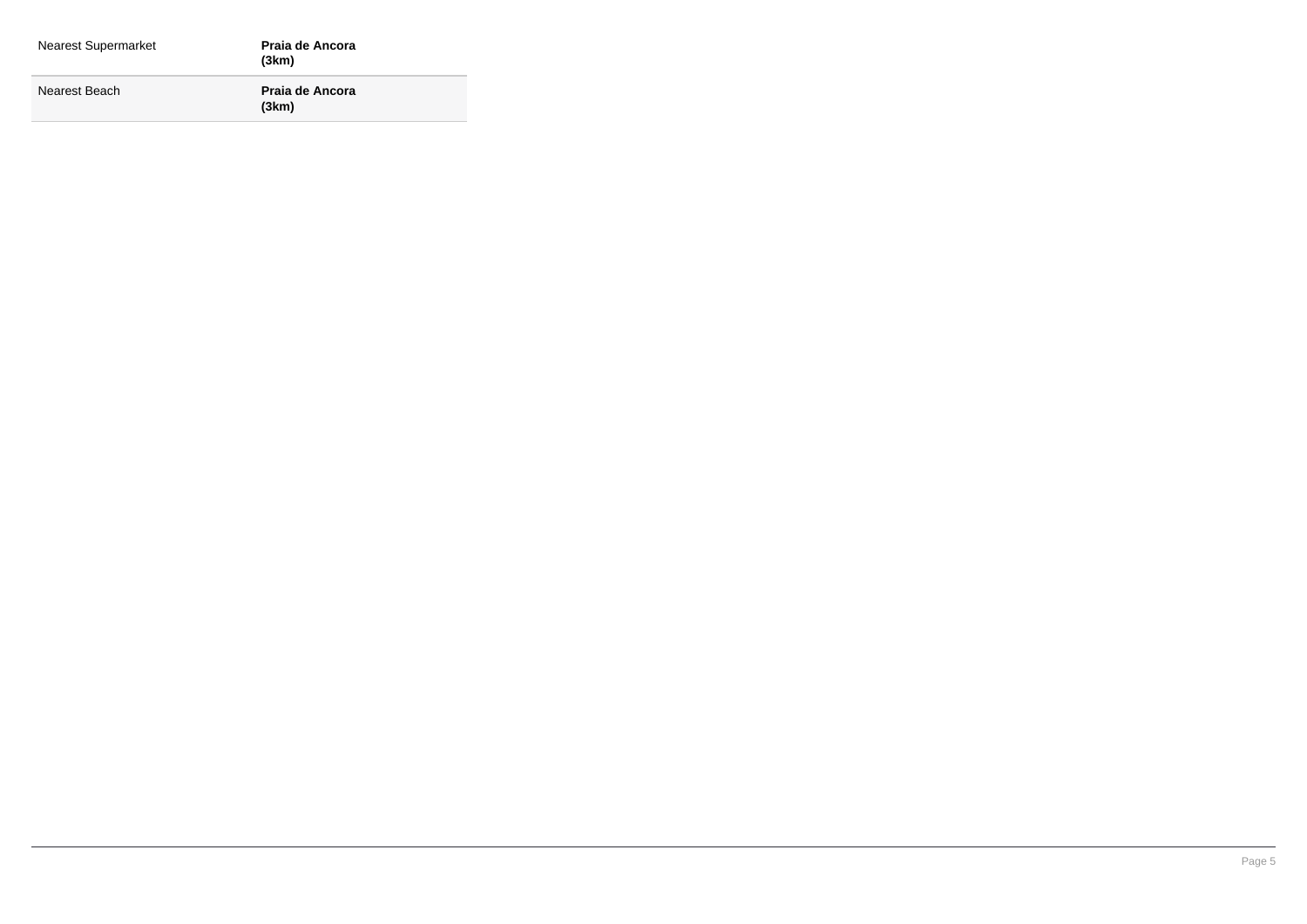# **What Oliver loves…**

- A stunning villa in expansive grounds, with breathtaking views of the surrounding countryside and sea beyond
- The separate cottage that provides space for additional guests and extra living/dining options
- Charming original features have been retained and sit alongside luxury, modern facilities
- The villa is in a private, rural location that's also close to towns and their amenities

# **What you should know…**

- The grounds are spread over a very large area and can be steep or sloping in places, so take extra care with young children
- Villa Postiga is perfect for large parties, and the services of a local chef can be arranged upon request for an extra charge
- The sunken bathtub in the master bedroom may not be ideal for those with mobility issues